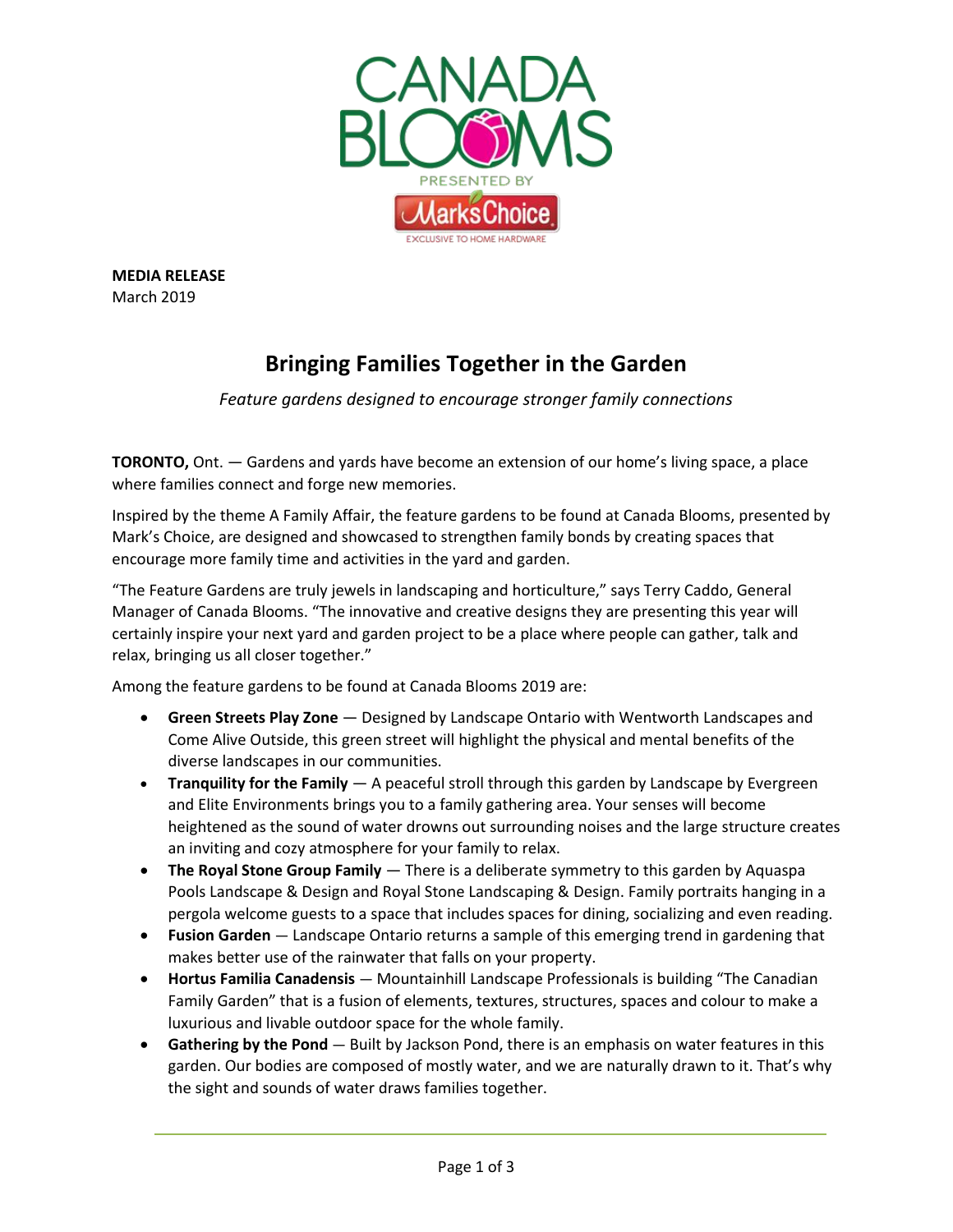

- **Dig Safe Garden —** Building awareness about what may be running beneath our properties, this Sean James installation is an educational garden that highlights the importance of knowing where live wires are when you are excavating.
- **Mayfair House —** A space designed to create a private "club-like" atmosphere, this Flattery Designs Inc. creation has a grand entrance, lush surroundings, dining area and water feature.
- **Enjoy Every Minute of Life —** BB Pools and Landscapes are putting together a space that encourages us to gather with our family and make new memories.
- **Cliff City —** By Ecocity, this garden highlights the environmental benefits of gardens improved air quality, relief from heat and rainwater retention.

Other feature gardens to be seen at Canada Blooms are being designed and built by Sid's Ponds and Gardenscapes, Royalstone Design Inc., J. Garfield Thompson Landscape Ltd. the City of Toronto

Also returning to Canada Blooms are examples of small-space gardening for small yards and balconies, presented by Oaks Outdoor Products:

- **Do Up the Backsteps: Garden Remix** By Green Art Landscape Design, this space is inspired by children's fairy tales.
- **Do Up the Backsteps**: **Borealus** When families gather beside the cosy warmth and hypnotic crackle of a wood burning fire, good times happen. Designed by Greer Design Group, it provides a space to unwind in the evenings — relaxing, telling stories, laughing and making the best memories.
- **Do Up the Doorsteps: Modern Family** By Ink to Earth Landscape Design.
- **Balcony Garden: Story Time with the Three Bears**  Like many other Canadian families, the Bears are "right-sizing" to condo living. Their balcony reflects a love of nature and provides a cozy space for family time, especial at night when they are most active.

Mark's Choice is Mark and Ben Cullen's personal seal of approval on more than 200 gardening products available exclusively at Home Hardware stores across Canada.

Co-located with the National Home Show, Canada Blooms takes place March  $8<sup>th</sup>$  to 17<sup>th</sup>, 2019, at the Enercare Centre at Exhibition Place in Toronto. For more information or for tickets, please visit [canadablooms.com.](http://www.canadablooms.com/) Follow Canada Blooms on Twitte[r @CanadaBlooms](http://www.twitter.com/canadablooms) and Like it o[n Facebook.](http://www.facebook.com/canadablooms)

## **About Canada Blooms**

Canada Blooms is an annual world-class festival that connects people to the joys and benefits of nature through experiences with gardens and flowers by promoting, educating, inspiring and celebrating all aspects of horticulture. A not-for-profit organization that gives back to the community throughout the year by funding community garden projects around Ontario, Canada Blooms is also dedicated to providing the community with horticulture expertise, education and resources on an ongoing basis.

Now entering its 23<sup>rd</sup> year, Canada Blooms was founded by Landscape Ontario and The Garden Club of Toronto. Each year it is supported by a committed group of partners, sponsors and volunteers. Canada Blooms has been named One of Ontario's Top 100 Events by Festivals and Events Ontario and One of North America's Top 100 Events by the American Bus Association.